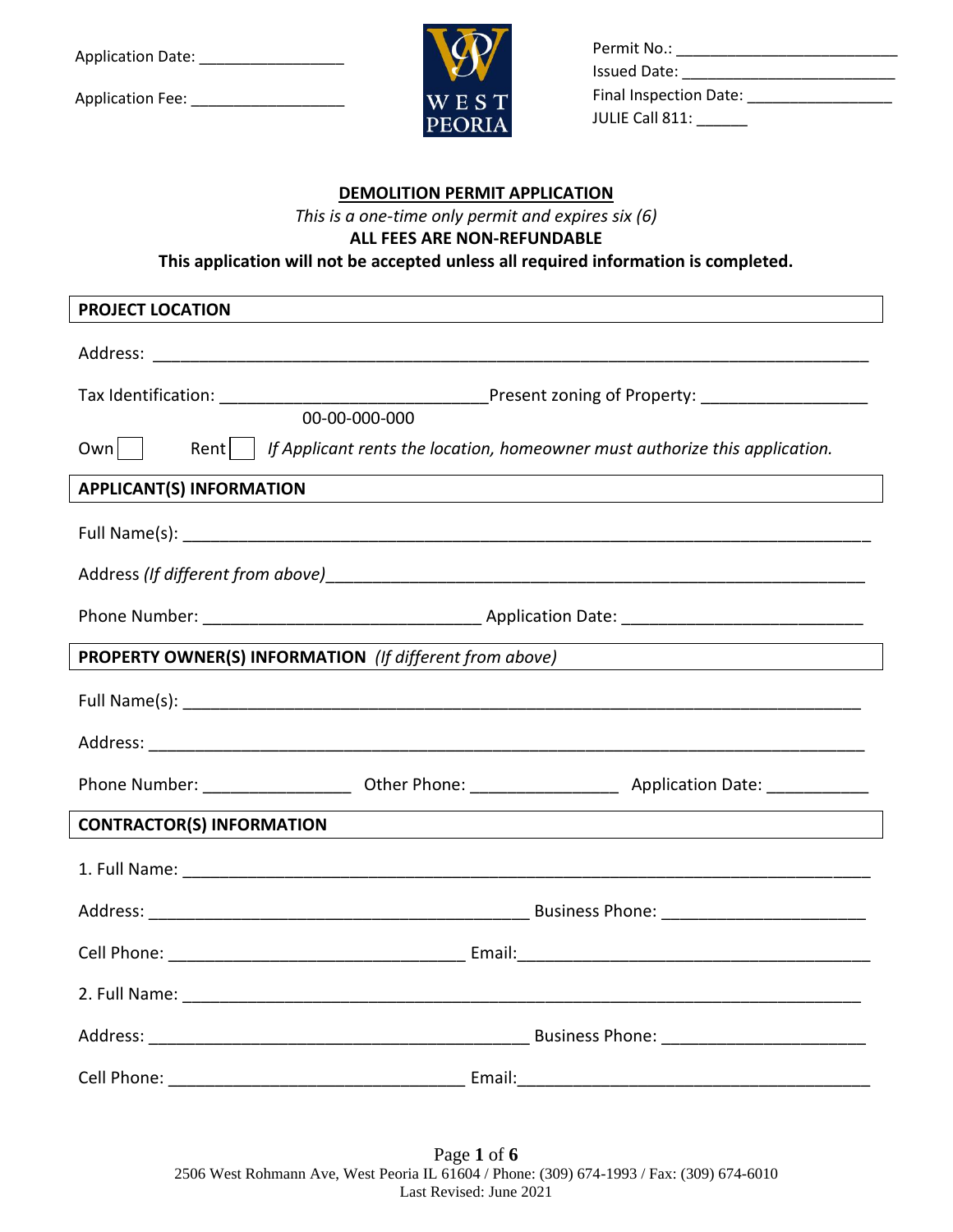| Page 2 of 6<br>2506 West Rohmann Ave, West Peoria IL 61604 / Phone: (309) 674-1993 / Fax: (309) 674-6010<br>Last Revised: June 2021 |
|-------------------------------------------------------------------------------------------------------------------------------------|
|                                                                                                                                     |

| <b>PROJECT INFORMATION:</b>                                                                    |                            |  |
|------------------------------------------------------------------------------------------------|----------------------------|--|
| Type of Structure to be Demolished: Garage                                                     | Shed  <br>House            |  |
|                                                                                                | Size of Structure: ft X ft |  |
|                                                                                                |                            |  |
|                                                                                                |                            |  |
| Will it be replaced? No $\Box$ Yes $\Box$ If yes, please complete proper permit prior to build |                            |  |
| If yes, it will be replaced with: $\frac{1}{2}$ Shed $\frac{1}{2}$ House                       |                            |  |
| Other Type:                                                                                    |                            |  |

### NOTICE: **If there is a well on the property, please contact Peoria County Health Department for a permit to cap the well. West Peoria must have a copy of the permit prior to demolition.**

Applicant must submit the following items with this application:

- 1. The appropriate fee
- 2. Cash Bond or Demolition Contractor Bond, whichever is applicable (see instructions pages 5 & 6)
- 3. Site Plan of property to be demolished. You may go to: **<https://gis.peoriacounty.org/PeoriaGIS/>** to print, or a representative of City Hall can provide a mark-up upon request

# **NOTE: Upon approval of permit:" JULIE" must be notified before any work can be done at 811 Other permits may be required after first inspection**

# **You must call Code Enforcement for final inspection and return of Demo Bond**

I/We, the undersigned, hereby request the City Council of West Peoria grant a permit as provided by the Zoning Ordinance for the City of West Peoria, Illinois, as amended to date.

| APPLICANT:    |           |      |
|---------------|-----------|------|
|               | Signature | Date |
| Print name:   |           |      |
| OWNER:        | Signature | Date |
| Print name: _ |           |      |
|               |           |      |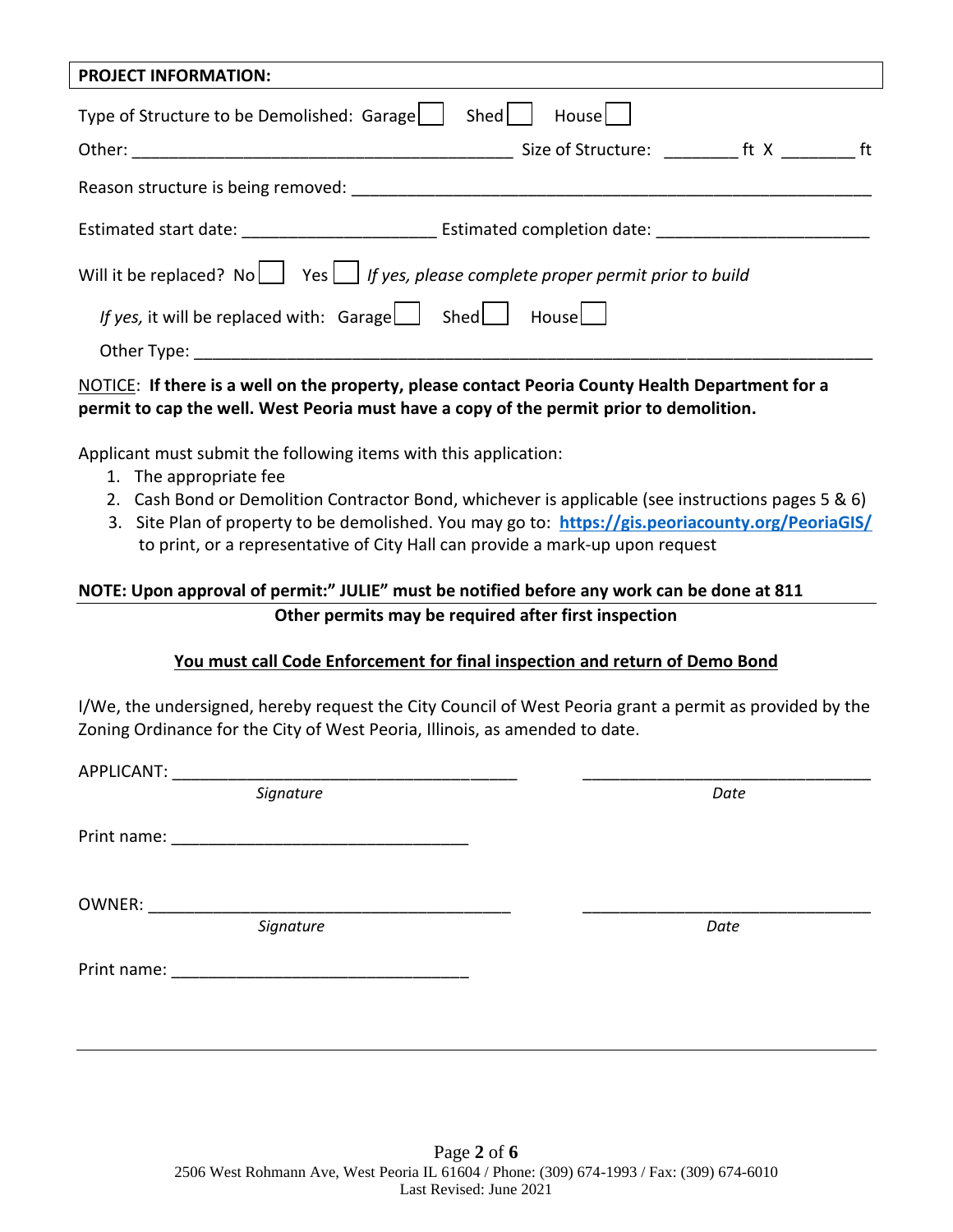### **FOR OFFICE USE ONLY – DO NOT WRITE BELOW THIS LINE**

|                             | Fee Collected: \$ ___________ Cash: ______ Check: ______ Credit: _____ Bond Amount: \$ _____________________ |
|-----------------------------|--------------------------------------------------------------------------------------------------------------|
| PERMIT APPROVED: Yes     No |                                                                                                              |
|                             |                                                                                                              |
| Code Enforcement Officer    | City Administrator                                                                                           |
|                             | Does Utility have been disconnected (Electricity, Gas, Water, Sewer and Well if applicable)? Yes   No        |
|                             |                                                                                                              |
| Comments:                   |                                                                                                              |
|                             |                                                                                                              |
| Copy: WP Fire Marshal       |                                                                                                              |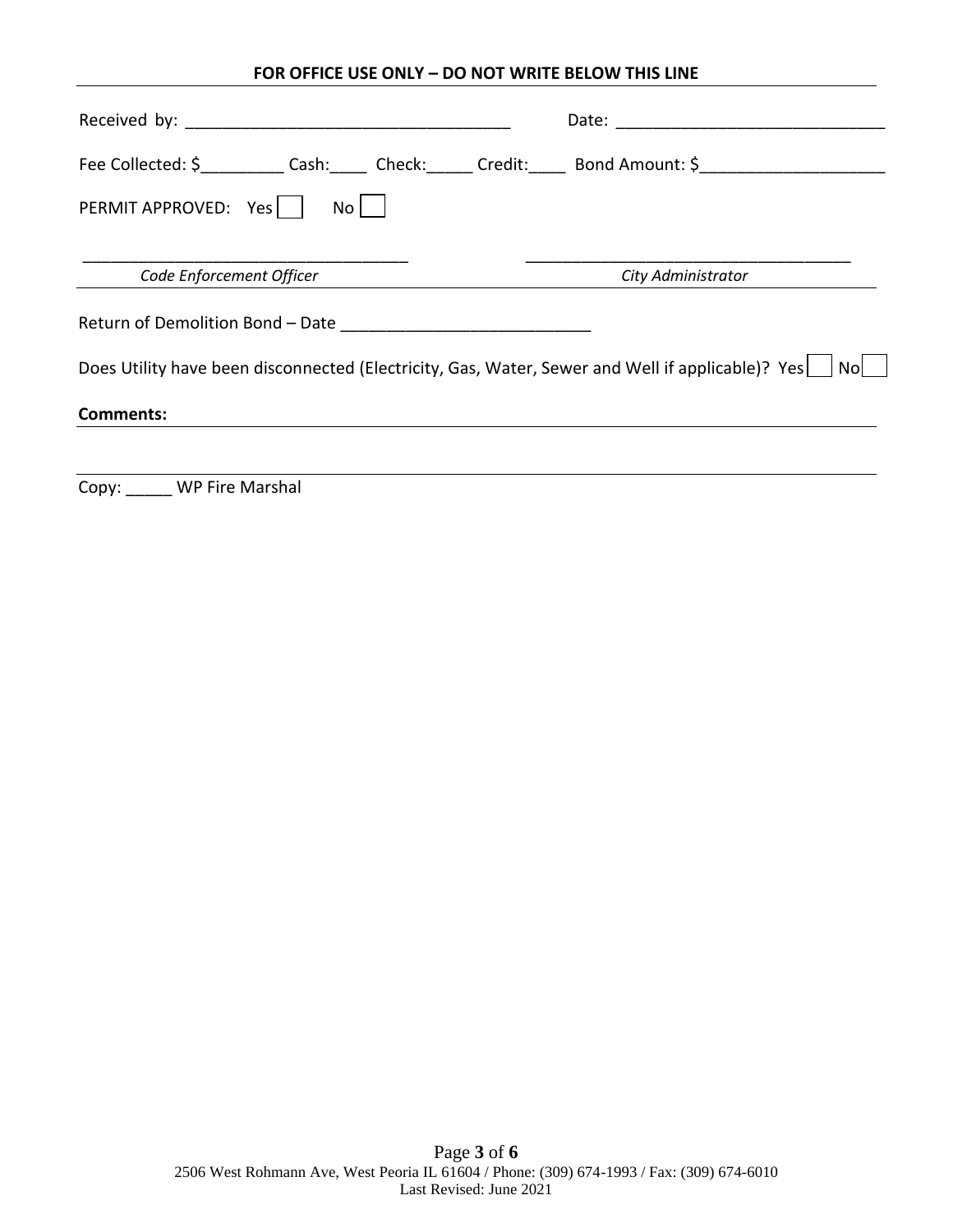*This page intentionally left blank*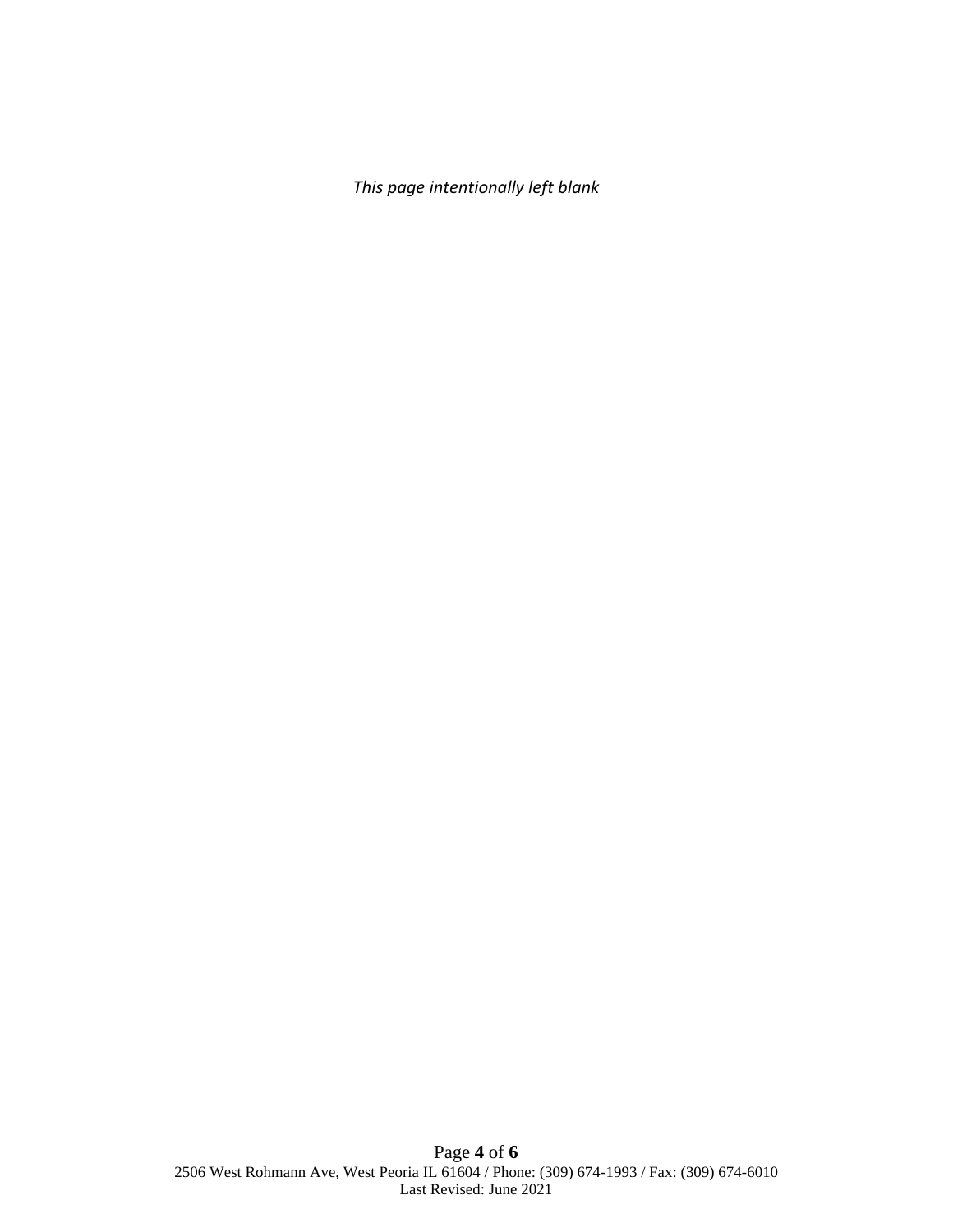# Contractor / Homeowner Demolition Instructions

### **Application for a Permit:**

- 1) A permit is required for the partial or the complete demolition of any structure within the City of West Peoria.
- 2) Demolition Permit fee for a house or a commercial building is \$100.00 and \$25.00 for demolition of a garage or other accessory structure.
- 3) A Site Plan of the property showing the dimensions of the building(s) to be demolished must be included with the application.
- 4) Applications are available at [www.cityofwestpeoria.o](http://www.cityofwestpeoria./)rg or at City Hall.
- 5) The Code Enforcement Offer will review the application and issue a permit within five (5) days of the review.

### **Bonds:**

- 1) All demolitions must be done by a licensed, insured, and bonded demolition contractor or by the property owner.
- 2) If done by a contractor, a \$15,000 dollar performance bond must be on file at City Hall.
- 3) If done by the property owner, a cash bond of fifty cents (\$.50) per square foot of the first-floor building area is required. The bond will be returned following completion of the final inspection.

#### **Demo Process:**

- 1) Begin by calling J.U.L.I.E. at 811 or www.illinois1call.com to mark existing utilities.
- 2) All utilities must be disconnected.
- 3) Once the structure is demolished, before grading, the West Peoria Code Enforcement Officer must inspect as soon as the sewer has been capped (if applicable). Otherwise, upon completion of demolition, please call the Code Enforcement Officer for the on-site inspection to ensure compliance. Call Code Enforcement at (309) 370-1142 or (309) 674-1993 Monday through Friday, 8:00 am to 5:00 pm. No inspections will be done on holidays or weekends. These inspections are part of the permit and there is no additional charge.

#### **Specifications:**

- 1) All foundations and footings must be removed to a minimum of four (4) feet below finish grade.
- 2) All subterranean walls, floors, and footings must be removed. All depressions, cavities, cisterns, or wells must be filled with approved granular material, such as sand, to within six (6) inches of final grade. Final grading must be done so that no depression or cavity exists, and storm water cannot stand on the demolition site. Six (6) inches of earth is required over any depression, cavity, and cistern or well filled with fill material. All debris must be removed from site. Debris cannot be used for fill.
- 3) The finished grade shall have six (6) inches of topsoil and be sodded or sowed with grass seed and straw.
- 4) Burning any material or debris is strictly prohibited within City limits.
- 5) All asbestos, lead, and other toxic or hazardous materials must be removed and disposed of in compliance with all State and Federal regulations.